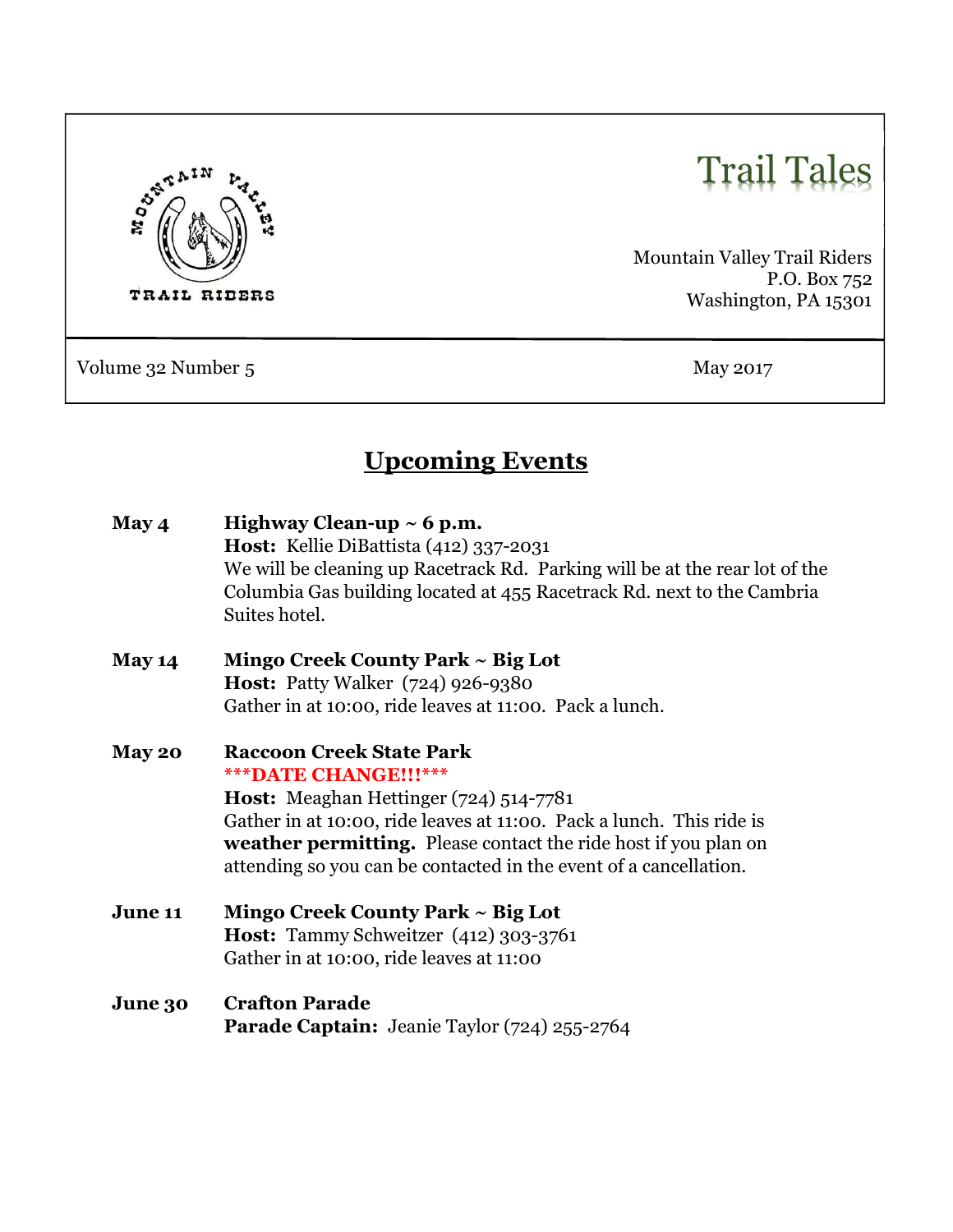## Reminders

The next club meeting will be **May 17th at 7:30** on the first floor of the Courthouse Square Building. Remember, meetings count as 1 point towards Participation Points for next year's membership.

If you have a change of mailing or e-mail address or are not receiving your newsletter, please make sure to notify Meaghan Hettinger at (724) 514-7781 or meaghan.hettinger@gmail.com. Keeping your current address updated with the club will ensure you continue to receive your newsletter and other club notifications.

Pictures are always needed for the club scrapbook. Please send a physical copy of the picture to Caitlin Woods Taylor at 211 Russie Ave., Bentleyville, PA 15330. You can also e-mail them to meaghan.hettinger@gmail.com.



Check out MVTR on Facebook! Just search Mountain Valley Trail Riders.

Members in attendance at the April meeting were Tammy Schweitzer, Jeanie Taylor, Diana Hughes, Kellie DiBattista, Elaine Clemens Mowl, Marge McCormick, Janice Seyler, Barbara Gregg, Suzanne Weimer, Vince Peteya, David Kirchner, Marci Kirchner, Connie Davis, Roger Shumaker, Meaghan Hettinger and Patty Walker.

Welcome to new Club Members Hanna Long of Hickory, Raney Staub of McDonald, Melanie Pelegrinelli of Fenelton and Kayla Reynolds of Washington. We hope to see you at an event soon!

#### Happy Birthday!

Happy Birthday wishes for the month of May go out to Jeanie Carr, Rebecca Maxin, Jonelle Price, Riley Stowinsky and Gloria Smitsky! We hope everyone has a wonderful day!

The Judged Trail Ride will have a new format this year. To cut down on the amount of help needed to run the JTR it has been decided to cluster a few obstacles together to allow one person to judge more than one obstacle. The obstacles will also be confined to a smaller area in and around Area 10 in Mingo. Ride times will be assigned at registration to keep the flow of participants moving. Judges and helpers are needed to ensure that we are able to put on the quality event that we are known for. If you would like to build an obstacle but not judge you can do that also due to the clustering of obstacles. This year the theme of the Judged Trail Ride is Horse Movies. Please contact Tammy Schweitzer (412) 303-3761 if you can help in any capacity.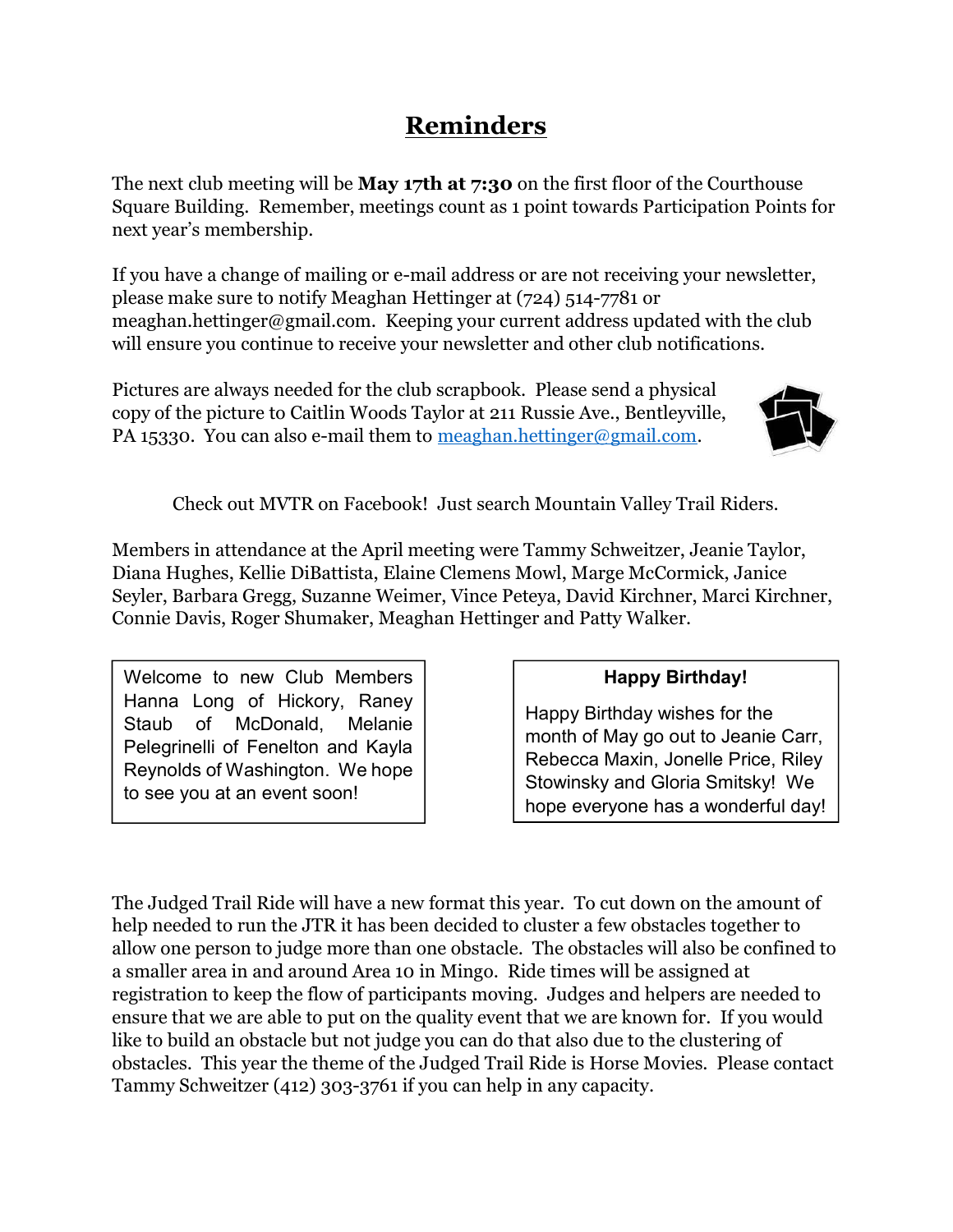## Fun Show Report

The first Members Only Fun Show was just that: fun! We had eight youth riders and eleven adult riders. The kids had fun rescuing the teddy bear and luring their horses across the finish line with a carrot. The adults had a great time laughing with (at?) each other during the Bat Race! It is much harder than it looks! I must also mention the food. We had so much wonderful food! Thank you to Leslie Maxin for organizing the food and everyone who brought something to share. If you left hungry, it was your own fault. Make sure to check



out our Facebook page for some of the wonderful pictures that were taken by Rachel Craven. She got many good shots of our riders! Last but not least, a HUGE thank you to everyone at Ivan's Way Farm for the use of their beautiful facilities and for letting us take over for the day!

\*\*\*Please note that there was a date change for the Raccoon Creek ride in May. The date changed from Sunday to Saturday due to a scheduling conflict for the host. Please contact Meaghan Hettinger (724) 514-7781 if you plan on attending the ride. \*\*\*

Patty Walker reported on a trail clean up held at Hillman on April 5th. Along with trimming trail, signs for the Stallion and Colt trails that had been stolen were replaced. Patty was also informed that the plans for a bridge given to the park by Paul and Mark Baker and Jack Welch had been given the go ahead by park administrators. Materials had been purchased for the install by the park. Please check our Facebook page for any upcoming work days being held at Hillman.

### Scenes from the Fun Show